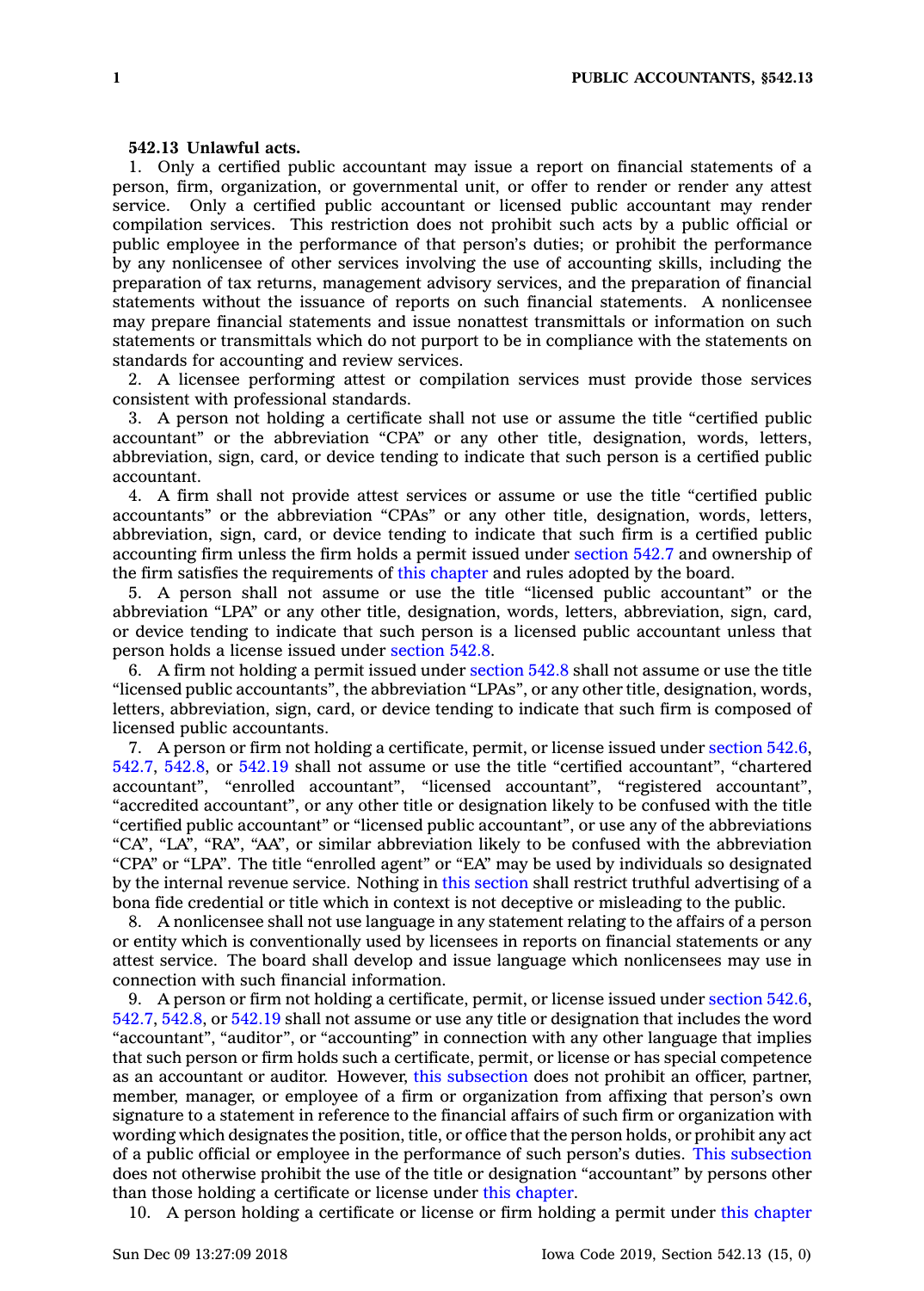shall not use <sup>a</sup> professional or firm name or designation that is misleading about the legal form of the firm, or about the persons who are partners, officers, members, managers, or shareholders of the firm, or about any other matter. However, the name of one or more former partners, members, managers, or shareholders may be included in the name of <sup>a</sup> firm or its successor.

11. This [section](https://www.legis.iowa.gov/docs/code/542.13.pdf) does not apply to <sup>a</sup> person or firm holding <sup>a</sup> certification, designation, degree, or license granted in <sup>a</sup> foreign country entitling the holder to engage in the practice of public accountancy or its equivalent in such country, whose activities in this state are limited to providing professional services to <sup>a</sup> person or firm who is <sup>a</sup> resident of, government of, or business entity of the country in which the person holds such entitlement, who does not perform attest or compilation services, and who does not issue reports with respect to the information of any other person, firm, or governmental unit in this state, and who does not use in this state any title or designation other than the one under which the person practices in such country, followed by <sup>a</sup> translation of such title or designation into the English language, if it is in <sup>a</sup> different language, and by the name of such country.

12. A holder of <sup>a</sup> certificate issued under [section](https://www.legis.iowa.gov/docs/code/542.6.pdf) 542.6 or [542.19](https://www.legis.iowa.gov/docs/code/542.19.pdf) shall not perform attest services in <sup>a</sup> firm that does not hold <sup>a</sup> permit issued under [section](https://www.legis.iowa.gov/docs/code/542.7.pdf) 542.7.

13. An individual licensee shall not issue <sup>a</sup> report in standard form upon <sup>a</sup> compilation of financial information through any form of business that does not hold <sup>a</sup> permit issued under [section](https://www.legis.iowa.gov/docs/code/542.7.pdf) 542.7 or [542.8](https://www.legis.iowa.gov/docs/code/542.8.pdf) unless the report discloses the name of the business through which the individual is issuing the report and the individual licensee does all of the following:

*a.* Signs the compilation report identifying the individual as <sup>a</sup> certified public accountant or licensed public accountant.

*b.* Meets competency requirements provided in applicable standards.

*c.* Undergoes, no less frequently than once every three years, <sup>a</sup> peer review conducted in <sup>a</sup> manner as specified by the board. The review shall include verification that such individual has met the competency requirements set out in professional standards for such services.

14. This [section](https://www.legis.iowa.gov/docs/code/542.13.pdf) does not prohibit <sup>a</sup> practicing attorney from preparing or presenting records or documents customarily prepared by an attorney in connection with the attorney's professional work in the practice of law.

15. *a.* (1) A licensee shall not for <sup>a</sup> commission recommend or refer <sup>a</sup> client to any product or service, or for <sup>a</sup> commission recommend or refer another person to any product or service to be supplied by <sup>a</sup> client, or receive <sup>a</sup> commission, when the licensee also performs for that client any of the following:

(a) An audit or review of <sup>a</sup> financial statement.

(b) A compilation of <sup>a</sup> financial statement when the licensee expects, or reasonably might expect, that <sup>a</sup> third party will use the financial statement and the licensee's compilation report does not disclose <sup>a</sup> lack of independence.

(c) An examination of prospective financial information.

(2) The prohibitions under this paragraph *"a"* apply during the period in which the licensee is engaged to perform any of the services identified in subparagraph (1), subparagraph divisions (a) through (c), and the period covered by any historical financial statements involved in such services.

*b.* A licensee who is not prohibited by this [section](https://www.legis.iowa.gov/docs/code/542.13.pdf) from performing services for or receiving <sup>a</sup> commission and who is paid or expects to be paid <sup>a</sup> commission shall disclose that fact to any person or entity to whom the licensee recommends or refers <sup>a</sup> product or service to which the commission relates.

*c.* A licensee who accepts <sup>a</sup> referral fee for recommending <sup>a</sup> service of <sup>a</sup> licensee or referring <sup>a</sup> licensee to any person or entity or who pays <sup>a</sup> referral fee to obtain <sup>a</sup> client shall disclose such acceptance or payment to the client.

16. *a.* A licensee shall not do any of the following:

(1) Perform professional services for <sup>a</sup> contingent fee, or receive such fee from <sup>a</sup> client for whom the licensee or the licensee's firm performs any of the following:

(a) An audit or review of <sup>a</sup> financial statement.

(b) A compilation of <sup>a</sup> financial statement when the licensee expects, or reasonably might